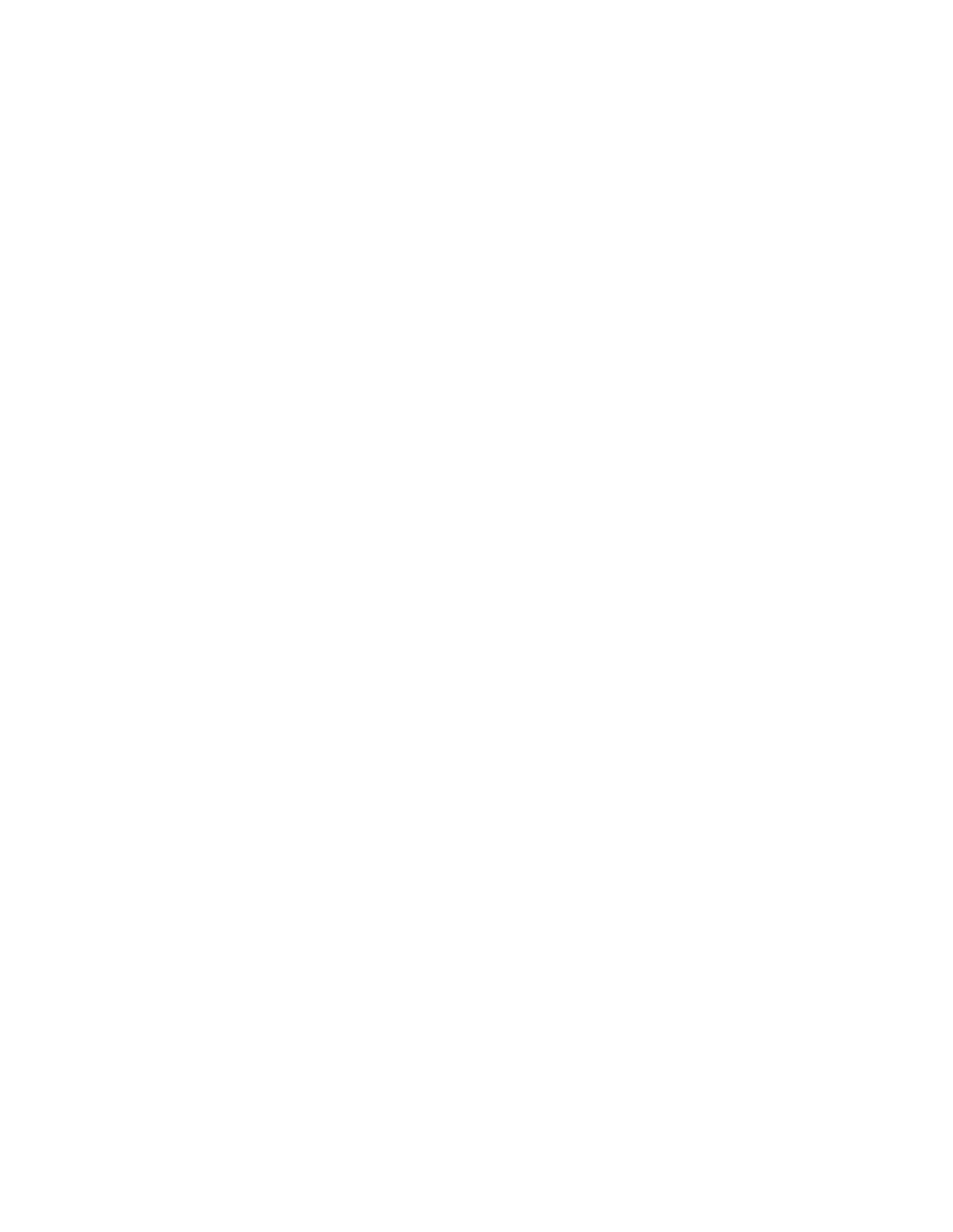

## **8.0 EFFECTS FOUND NOT TO BE SIGNIFICANT**

California Public Resources Code Section 21003 (f) states: "…it is the policy of the state that…[a]ll persons and public agencies involved in the environmental review process be responsible for carrying out the process in the most efficient, expeditious manner in order to conserve the available financial, governmental, physical, and social resources with the objective that those resources may be better applied toward the mitigation of actual significant effects on the environment."

This policy is reflected in CEQA Guidelines, section 15162(a), which states that once an EIR has been prepared for a project, a lead agency shall not prepare a further EIR unless substantial changes are proposed to the project and those changes lead to new significant impacts or a substantial increase in impacts; or, substantial changes in circumstances occur such that the project would have new significant impacts or a substantial increase in impacts; or, new information of substantial importance shows that the project will have one or more significant effects not discussed in the previous EIR.

The City used a Modified Initial Study to document whether any of the circumstances under Public Resources Code, section 21166 and State CEQA Guidelines, section 15162 were triggered by the project.

As described in the Notice of Preparation (NOP) prepared for the Portola Center Project, eight impact categories were found to have at least one potentially significant impact resulting from new information of the type that triggers additional environmental review pursuant to Public Resources Code, section 21166 and State CEQA Guidelines, section 15162; therefore, these eight categories (Aesthetics, Cultural Resources, Geology and Soils, Hydrology/Water Quality, Air Quality, Greenhouse Gas Emissions, Traffic/Circulation, and Noise) have been evaluated in this SEIR.

## **8.1 ASSESSMENT IN THE MODIFIED INITIAL STUDY**

The Modified Initial Study prepared for the Portola Center Project in June 2012 determined that the impacts listed below were fully evaluated and addressed in the OSA PEIR. As a result, these impacts do not trigger circumstances under Public Resources Code, section 21166 and State CEQA Guidelines, section 15162 and no further environmental review is required for these areas. Please refer to Appendix 11.1, *Modified initial Study and Notice of Preparation*, for an explanation of the basis of these conclusions. Impact categories and questions below are summarized directly from the CEQA Environmental Checklist, as contained in the Modified Initial Study.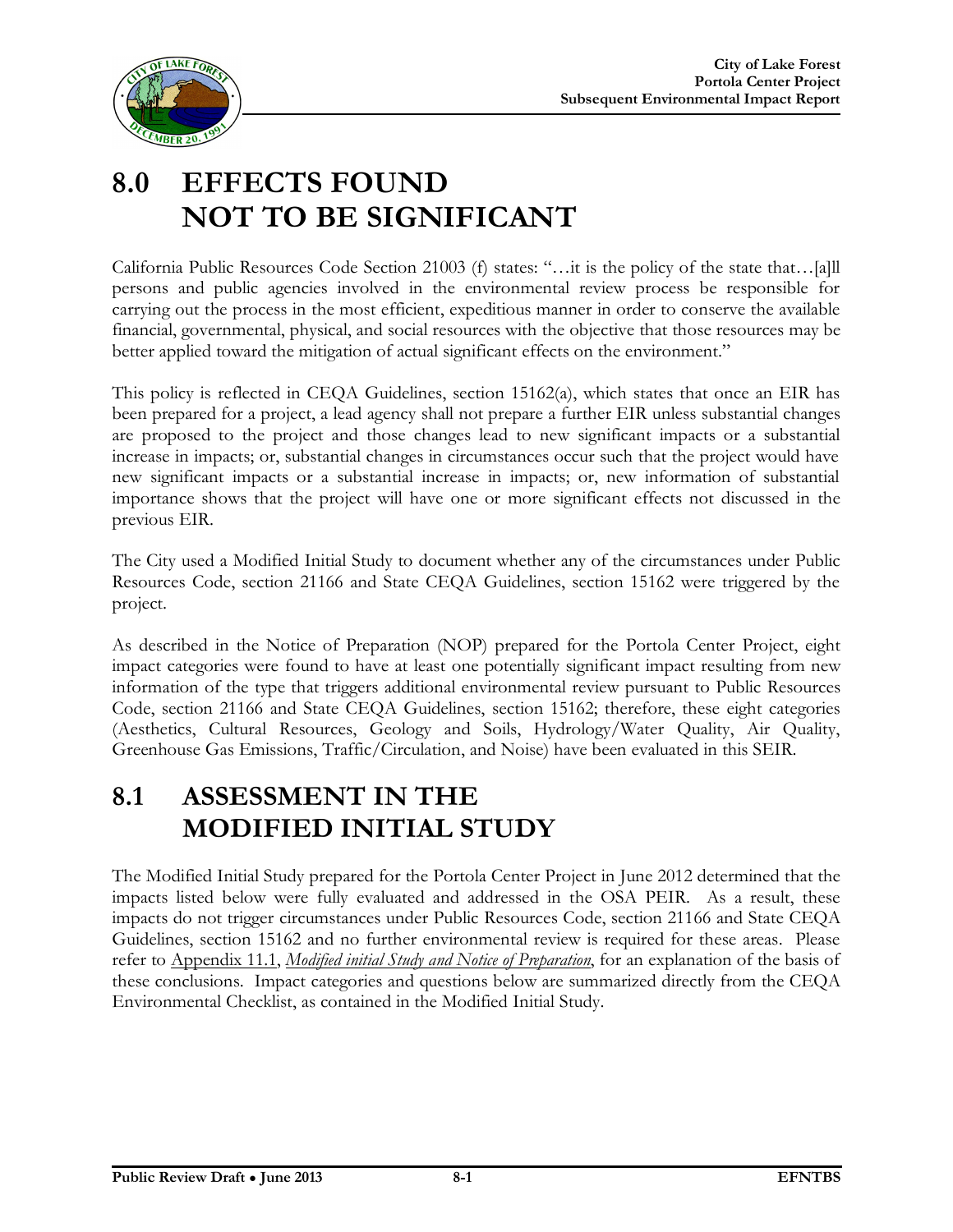

## **Table 8-1 Impacts Found Not To Be Significant**

|                      | <b>Environmental Issues</b>                                                                                                                                                                                                                                                                                                                                                                                                                                                                                                                                                                                                                                                                                                                                                                                                                                                                                           | <b>Initial Study Determination</b> |  |
|----------------------|-----------------------------------------------------------------------------------------------------------------------------------------------------------------------------------------------------------------------------------------------------------------------------------------------------------------------------------------------------------------------------------------------------------------------------------------------------------------------------------------------------------------------------------------------------------------------------------------------------------------------------------------------------------------------------------------------------------------------------------------------------------------------------------------------------------------------------------------------------------------------------------------------------------------------|------------------------------------|--|
| 4.1                  | Aesthetics. Would the project:                                                                                                                                                                                                                                                                                                                                                                                                                                                                                                                                                                                                                                                                                                                                                                                                                                                                                        |                                    |  |
| 4.1.b.               | Substantially damage scenic resources, including, but not limited to,<br>trees, rock outcroppings, and historic buildings within a state scenic<br>highway?                                                                                                                                                                                                                                                                                                                                                                                                                                                                                                                                                                                                                                                                                                                                                           | No New Impact/No Impact.           |  |
| 4.1.d.               | Create a new source of substantial light or glare which would adversely<br>affect day or nighttime views in the area?                                                                                                                                                                                                                                                                                                                                                                                                                                                                                                                                                                                                                                                                                                                                                                                                 | No New Impact/No Impact.*          |  |
| 4.2                  | Agriculture and Forest Resources. In determining whether impacts to agricultural resources are significant<br>environmental effects, lead agencies may refer to the California Agricultural Land Evaluation and Site Assessment<br>Model (1997) prepared by the California Department of Conservation as an optional model to use in assessing<br>impacts on agriculture and farmland. In determining whether impacts to forest resources, including timberland, are<br>significant environmental effects, lead agencies may refer to information compiled by the California Department of<br>Forestry and Fire Protection regarding the state's inventory of forest land, including the Forest and Range<br>Assessment Project and the Forest Legacy Assessment project; and forest carbon measurement methodology<br>provided in Forest Protocols adopted by the California Air Resources Board. Would the project: |                                    |  |
| 4.2.a.               | Convert Prime Farmland, Unique Farmland, or Farmland of Statewide<br>Importance (Farmland), as shown on the maps prepared pursuant to<br>the Farmland Mapping and Monitoring Program of the California<br>Resources Agency, to non-agricultural use?                                                                                                                                                                                                                                                                                                                                                                                                                                                                                                                                                                                                                                                                  | No New Impact/No Impact.           |  |
| 4.2.b.               | Conflict with existing zoning for agricultural use, or a Williamson Act<br>contract?                                                                                                                                                                                                                                                                                                                                                                                                                                                                                                                                                                                                                                                                                                                                                                                                                                  | No New Impact/No Impact.           |  |
| 4.2.c.               | Conflict with existing zoning for, or cause rezoning of, forest land (as<br>defined in Public Resources Code Section 12220(g)), timberland (as<br>defined by Public Resources Code Section 4526), or timberland zoned<br>Timberland Production (as defined by Government Code Section<br>51104(g))?                                                                                                                                                                                                                                                                                                                                                                                                                                                                                                                                                                                                                   | No New Impact/No Impact.           |  |
| 4.2.d.               | Result in the loss of forest land or conversion of forest land to non-<br>forest use?                                                                                                                                                                                                                                                                                                                                                                                                                                                                                                                                                                                                                                                                                                                                                                                                                                 | No New Impact/No Impact.           |  |
| 4.2.e.               | Involve other changes in the existing environment which, due to their<br>location or nature, could result in conversion of Farmland, to non-<br>agricultural use or conversion of forest land to non-forest use?                                                                                                                                                                                                                                                                                                                                                                                                                                                                                                                                                                                                                                                                                                      | No New Impact/No Impact.           |  |
| 4.3                  | Air Quality. Where available, the significance criteria established by the applicable air quality management or air<br>pollution control district may be relied upon to make the following determinations. Would the project:                                                                                                                                                                                                                                                                                                                                                                                                                                                                                                                                                                                                                                                                                         |                                    |  |
| 4.3.a.               | Conflict with or obstruct implementation of the applicable air quality<br>plan?                                                                                                                                                                                                                                                                                                                                                                                                                                                                                                                                                                                                                                                                                                                                                                                                                                       | No New Impact/No Impact.           |  |
| $\overline{4.3}$ .e. | Create objectionable odors affecting a substantial number of people?                                                                                                                                                                                                                                                                                                                                                                                                                                                                                                                                                                                                                                                                                                                                                                                                                                                  | Reduced Impact.                    |  |
| 4.4                  | Biological Resources. Would the project:                                                                                                                                                                                                                                                                                                                                                                                                                                                                                                                                                                                                                                                                                                                                                                                                                                                                              |                                    |  |
| 4.4.a.               | Have a substantial adverse effect, either directly or through habitat<br>modifications, on any species identified as a candidate, sensitive, or<br>special status species in local or regional plans, policies, or regulations,<br>or by the California Department of Fish and Game or U.S. Fish and<br>Wildlife Service?                                                                                                                                                                                                                                                                                                                                                                                                                                                                                                                                                                                             | No New Impact/No Impact.           |  |
| 4.4.b.               | Have a substantial adverse effect on any riparian habitat or other<br>sensitive natural community identified in local or regional plans,<br>policies, regulations or by the California Department of Fish and Game<br>or U.S. Fish and Wildlife Service?                                                                                                                                                                                                                                                                                                                                                                                                                                                                                                                                                                                                                                                              | No New Impact/No Impact.           |  |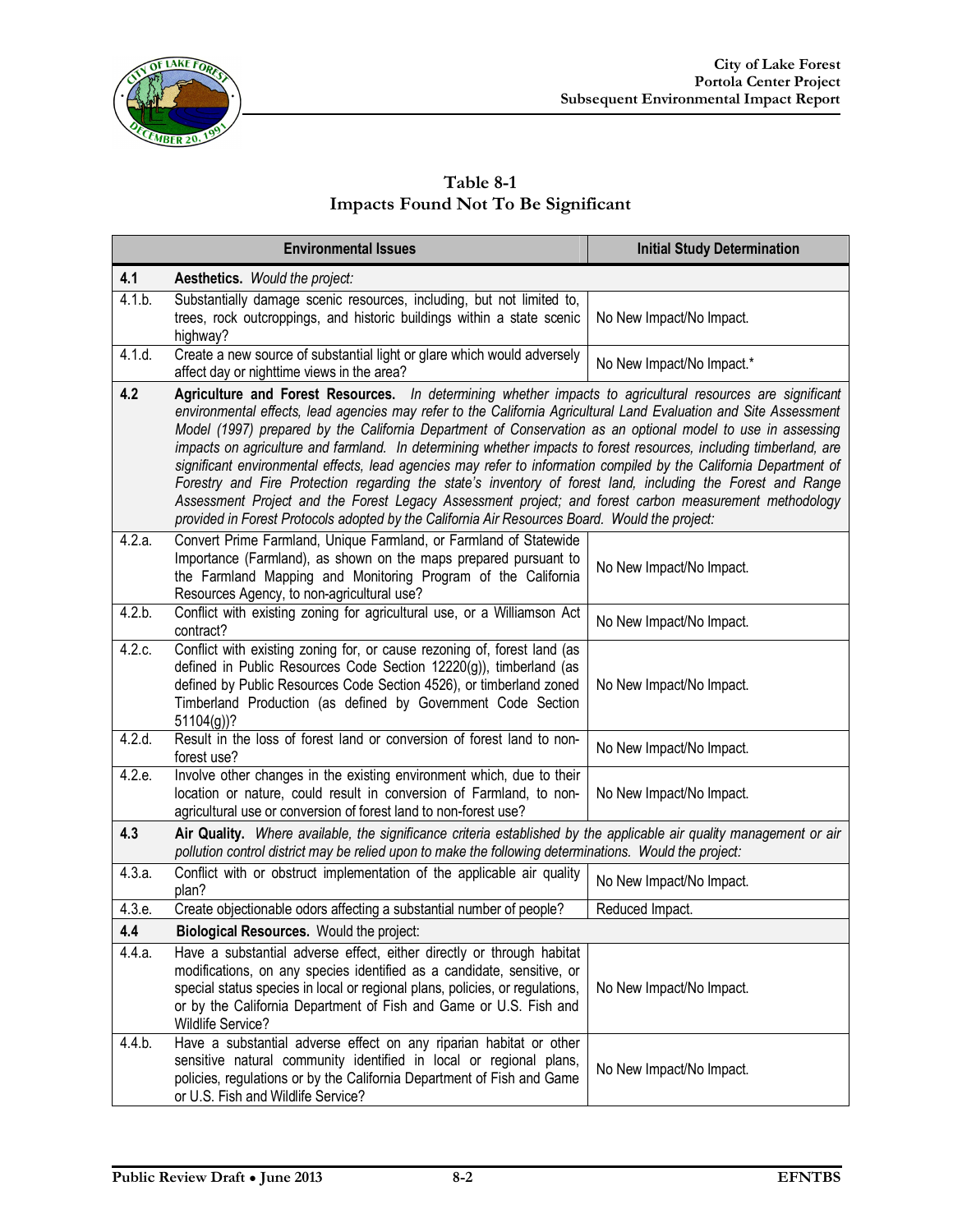

**Table 8-1 Impacts Found Not To Be Significant**

|         | <b>Environmental Issues</b>                                                                                                                                                                                                                                                                           | <b>Initial Study Determination</b> |
|---------|-------------------------------------------------------------------------------------------------------------------------------------------------------------------------------------------------------------------------------------------------------------------------------------------------------|------------------------------------|
| 4.4.c.  | Have a substantial adverse effect on federally protected wetlands as<br>defined by Section 404 of the Clean Water Act (including, but not<br>limited to, marsh, vernal pool, coastal, etc.) through direct removal,<br>filling, hydrological interruption, or other means?                            | No New Impact/No Impact.           |
| 4.4.d.  | Interfere substantially with the movement of any native resident or<br>migratory fish or wildlife species or with established native resident or<br>migratory wildlife corridors, or impede the use of native wildlife nursery<br>sites?                                                              | No New Impact/No Impact.           |
| 4.4.e.  | Conflict with any local policies or ordinances protecting biological<br>resources, such as a tree preservation policy or ordinance?                                                                                                                                                                   | No New Impact/No Impact.           |
| 4.4.f.  | Conflict with the provisions of an adopted Habitat Conservation Plan,<br>Natural Community Conservation Plan, or other approved local,<br>regional, or state habitat conservation plan?                                                                                                               | No New Impact/No Impact.           |
| 4.5     | Cultural Resources. Would the project:                                                                                                                                                                                                                                                                |                                    |
| 4.5. a. | Cause a substantial adverse change in the significance of a historical<br>resource as defined in CEQA Guidelines §15064.5?                                                                                                                                                                            | No New Impact/No Impact.           |
| 4.5. d. | Disturb any human remains, including those interred outside of formal<br>cemeteries?                                                                                                                                                                                                                  | No New Impact/No Impact.           |
| 4.6     | Geology and Soils. Would the project:                                                                                                                                                                                                                                                                 |                                    |
| 4.6.a.  | Expose people or structures to potential substantial adverse effects,<br>including the risk of loss, injury, or death involving:                                                                                                                                                                      |                                    |
|         | Rupture of a known earthquake fault, as delineated on the most<br>1)<br>recent Alquist-Priolo Earthquake Fault Zoning Map issued by the<br>State Geologist for the area or based on other substantial<br>evidence of a known fault? Refer to Division of Mines and<br>Geology Special Publication 42. | No New Impact/No Impact.           |
|         | Strong seismic ground shaking?<br>2)                                                                                                                                                                                                                                                                  | No New Impact/No Impact.           |
| 4.6.b.  | Result in substantial soil erosion or the loss of topsoil?                                                                                                                                                                                                                                            | No New Impact/No Impact.           |
| 4.6.e.  | Have soils incapable of adequately supporting the use of septic tanks<br>or alternative waste water disposal systems where sewers are not<br>available for the disposal of waste water?                                                                                                               | No New Impact/No Impact.           |
| 4.8     | Hazards and Hazardous Materials. Would the project:                                                                                                                                                                                                                                                   |                                    |
| 4.8.a.  | Create a significant hazard to the public or the environment through the<br>routine transport, use, or disposal of hazardous materials?                                                                                                                                                               | No New Impact/No Impact.           |
| 4.8.b.  | Create a significant hazard to the public or the environment through<br>reasonably foreseeable upset and accident conditions involving the<br>release of hazardous materials into the environment?                                                                                                    | No New Impact/No Impact.           |
| 4.8.c.  | Emit hazardous emissions or handle hazardous or acutely hazardous<br>materials, substances, or waste within one-quarter mile of an existing<br>or proposed school?                                                                                                                                    | Reduced Impact.                    |
| 4.8.d.  | Be located on a site which is included on a list of hazardous materials<br>sites compiled pursuant to Government Code Section 65962.5 and, as<br>a result, would it create a significant hazard to the public or the<br>environment?                                                                  | No New Impact/No Impact.           |
| 4.8.e.  | For a project located within an airport land use plan or, where such a<br>plan has not been adopted, within two miles of a public airport or public<br>use airport, would the project result in a safety hazard for people<br>residing or working in the project area?                                | No New Impact/No Impact.           |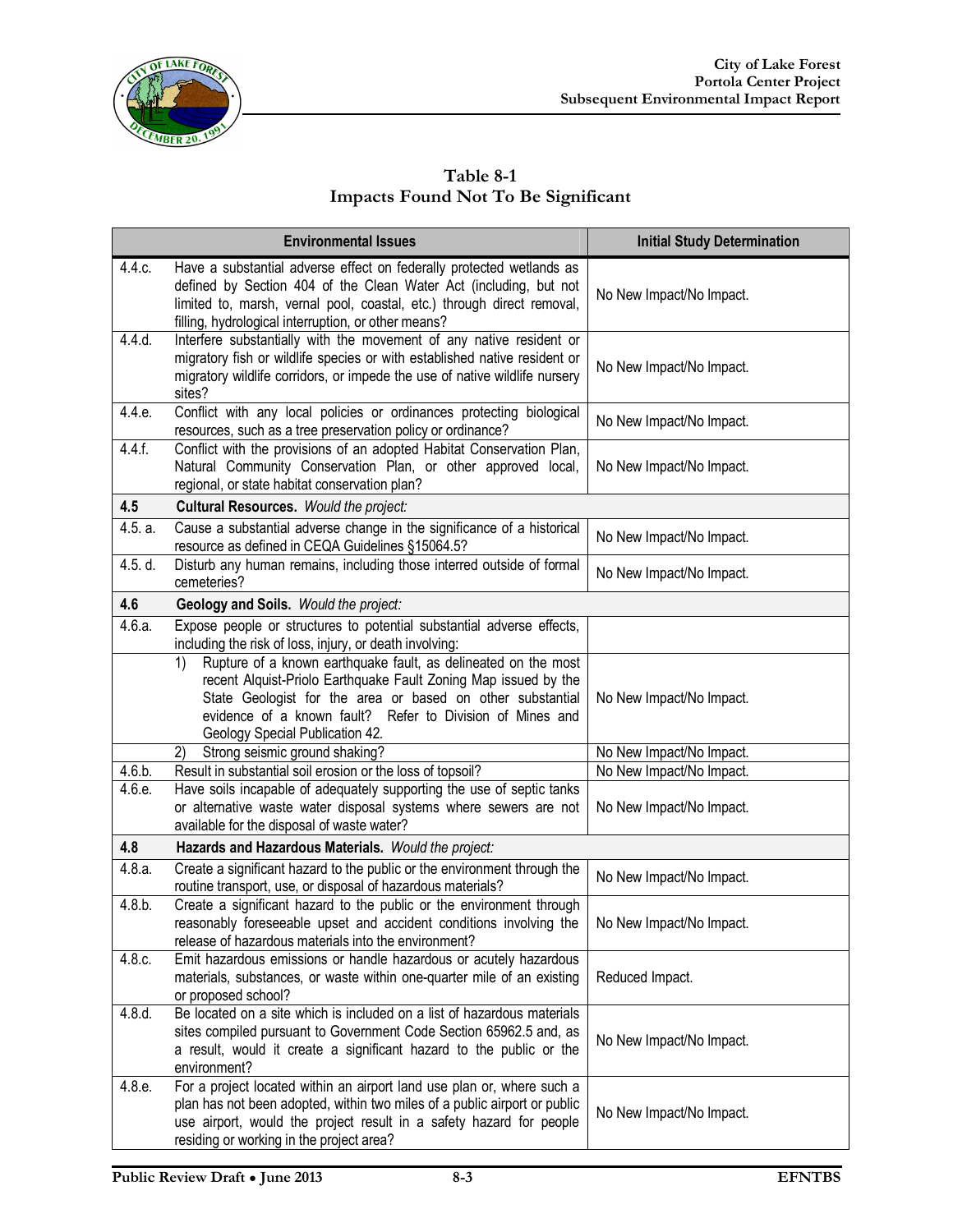

**Table 8-1 Impacts Found Not To Be Significant**

|           | <b>Environmental Issues</b>                                                                                                                                                                                                                                                                                                                                                                            | <b>Initial Study Determination</b> |
|-----------|--------------------------------------------------------------------------------------------------------------------------------------------------------------------------------------------------------------------------------------------------------------------------------------------------------------------------------------------------------------------------------------------------------|------------------------------------|
| 4.8.f.    | For a project within the vicinity of a private airstrip, would the project<br>result in a safety hazard for people residing or working in the project<br>area?                                                                                                                                                                                                                                         | No New Impact/No Impact.           |
| 4.8.g.    | Impair implementation of or physically interfere with an adopted<br>emergency response plan or emergency evacuation plan?                                                                                                                                                                                                                                                                              | No New Impact/No Impact.           |
| 4.8 h.    | Expose people or structures to a significant risk of loss, injury or death<br>involving wildland fires, including where wildlands are adjacent to<br>urbanized areas or where residences are intermixed with wildlands?                                                                                                                                                                                | Reduced Impact.                    |
| 4.9       | Hydrology and Water Quality. Would the project:                                                                                                                                                                                                                                                                                                                                                        |                                    |
| 4.9.a.    | During project construction, substantially impair the water quality of<br>receiving waters? In considering water quality, factors such as water<br>temperature, dissolved oxygen levels, and turbidity should be<br>considered.                                                                                                                                                                        | No New Impact/No Impact.           |
| 4.9.n.    | Substantially degrade or impair ground water quality?                                                                                                                                                                                                                                                                                                                                                  | Reduced Impact.                    |
| $4.9.$ s. | Substantially deplete ground water supplies or interfere substantially<br>with ground water recharge such that there would be a net deficit in<br>aquifer volume or a lowering of the local ground water table (e.g., the<br>production rate of pre-existing nearby wells would drop to a level which<br>would not support existing land uses or planned uses for which permits<br>have been granted)? | Reduced Impact.                    |
| 4.9.t.    | Place housing within a 100-year flood hazard area as mapped on a<br>federal Flood Hazard Boundary or Flood Insurance Rate Map or other<br>flood delineation map?                                                                                                                                                                                                                                       | No New Impact/No Impact.           |
| 4.9.u.    | Place within a 100-year flood hazard area structures that would impede<br>or redirect flows?                                                                                                                                                                                                                                                                                                           | No New Impact/No Impact.           |
| 4.9.v.    | Expose people or structures to a significant risk of loss, injury or death<br>involving flooding, including flooding as a result of the failure of a levee<br>or dam?                                                                                                                                                                                                                                  | No New Impact/No Impact.           |
| 4.9.w.    | Expose people or structures to a significant risk of inundation by<br>seiche, tsunami, or mudflow.                                                                                                                                                                                                                                                                                                     | No New Impact/No Impact.           |
| 4.10      | Land Use and Planning. Would the project:                                                                                                                                                                                                                                                                                                                                                              |                                    |
| 4.10.a.   | Physically divide an established community?                                                                                                                                                                                                                                                                                                                                                            | No New Impact/No Impact.           |
| 4.10.b.   | Conflict with any applicable land use plan, policy, or regulation of an<br>agency with jurisdiction over the project (including, but not limited to the<br>general plan, specific plan, local coastal program, or zoning ordinance)<br>adopted for the purpose of avoiding or mitigating an environmental<br>effect?                                                                                   | No New Impact/No Impact.           |
| 4.10.c.   | Conflict with any applicable habitat conservation plan or natural<br>community conservation plan?                                                                                                                                                                                                                                                                                                      | No New Impact/No Impact.           |
| 4.11      | Mineral Resources. Would the project:                                                                                                                                                                                                                                                                                                                                                                  |                                    |
| 4.11.a.   | Result in the loss of availability of a known mineral resource that would<br>be of value to the region and the residents of the state?                                                                                                                                                                                                                                                                 | No New Impact/No Impact.           |
| 4.11.b.   | Result in the loss of availability of a locally-important mineral resource<br>recovery site delineated on a local general plan, specific plan or other<br>land use plan?                                                                                                                                                                                                                               | No New Impact/No Impact.           |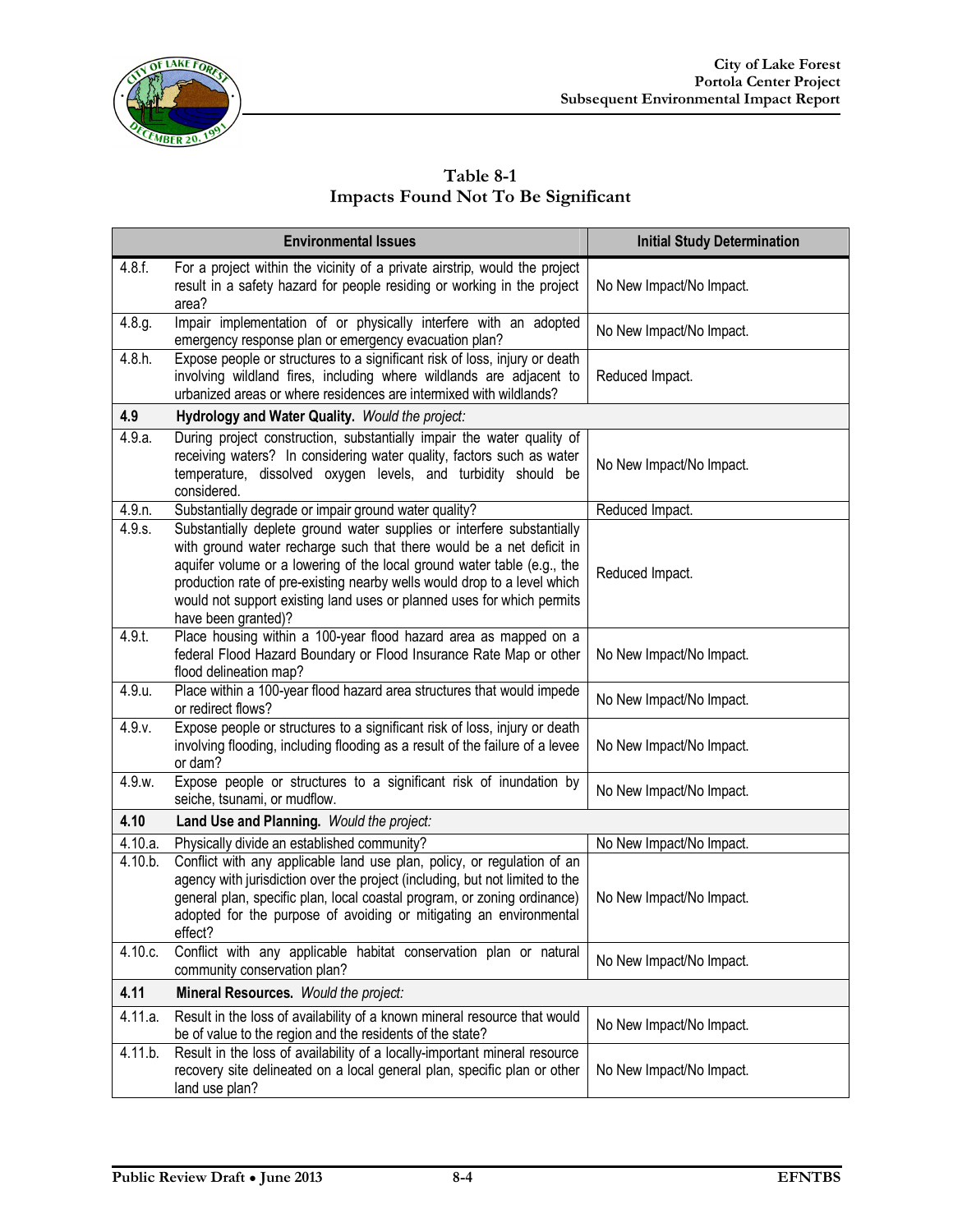

**Table 8-1 Impacts Found Not To Be Significant**

|         | <b>Environmental Issues</b>                                                                                                                                                                                                                                                                                                                                                                                                             | <b>Initial Study Determination</b> |
|---------|-----------------------------------------------------------------------------------------------------------------------------------------------------------------------------------------------------------------------------------------------------------------------------------------------------------------------------------------------------------------------------------------------------------------------------------------|------------------------------------|
| 4.12    | Noise. Would the project:                                                                                                                                                                                                                                                                                                                                                                                                               |                                    |
| 4.12.e. | For a project located within an airport land use plan or, where such a<br>plan has not been adopted, within two miles of a public airport or public<br>use airport, would the project expose people residing or working in the<br>project area to excessive noise levels?                                                                                                                                                               | No New Impact/No Impact.           |
| 4.12.f. | For a project within the vicinity of a private airstrip, would the project<br>expose people residing or working in the project area to excessive<br>noise levels?                                                                                                                                                                                                                                                                       | No New Impact/No Impact.           |
| 4.13    | Population and Housing. Would the project:                                                                                                                                                                                                                                                                                                                                                                                              |                                    |
| 4.13.a. | Induce substantial population growth in an area, either directly (for<br>example, by proposing new homes and businesses) or indirectly (for<br>example, through extension of roads or other infrastructure)?                                                                                                                                                                                                                            | Reduced Impact.*                   |
| 4.13.b. | Displace substantial numbers of existing housing, necessitating the<br>construction of replacement housing elsewhere?                                                                                                                                                                                                                                                                                                                   | No New Impact/No Impact.           |
| 4.13.c. | Displace substantial numbers of people, necessitating the construction<br>of replacement housing elsewhere?                                                                                                                                                                                                                                                                                                                             | No New Impact/No Impact.           |
| 4.14    | Public Services. Would the project:                                                                                                                                                                                                                                                                                                                                                                                                     |                                    |
| 4.14.a. | Would the project result in substantial adverse physical impacts<br>associated with the provision of new or physically altered governmental<br>facilities, need for new or physically altered governmental facilities, the<br>construction of which could cause significant environmental impacts, in<br>order to maintain acceptable service ratios, response times or other<br>performance objectives for any of the public services: |                                    |
|         | Fire protection?<br>1)                                                                                                                                                                                                                                                                                                                                                                                                                  | No New Impact/No Impact.           |
|         | 2)<br>Police protection?                                                                                                                                                                                                                                                                                                                                                                                                                | No New Impact/No Impact.           |
|         | 3)<br>Schools?                                                                                                                                                                                                                                                                                                                                                                                                                          | Reduced Impact.                    |
|         | 4)<br>Parks?                                                                                                                                                                                                                                                                                                                                                                                                                            | Reduced Impact.                    |
|         | 5)<br>Other public facilities?                                                                                                                                                                                                                                                                                                                                                                                                          | Reduced Impact.                    |
| 4.15    | Recreation. Would the project:                                                                                                                                                                                                                                                                                                                                                                                                          |                                    |
| 4.15.a. | Would the project increase the use of existing neighborhood and<br>regional parks or other recreational facilities such that substantial<br>physical deterioration of the facility would occur or be accelerated?                                                                                                                                                                                                                       | Reduced Impact.                    |
| 4.15.b. | Does the project include recreational facilities or require the<br>construction or expansion of recreational facilities which might have an<br>adverse physical effect on the environment?                                                                                                                                                                                                                                              | Reduced Impact.                    |
| 4.16    | Transportation/Traffic. Would the project:                                                                                                                                                                                                                                                                                                                                                                                              |                                    |
| 4.16.b. | Conflict with an applicable congestion management program, including,<br>but not limited to level of service standards and travel demand<br>measures, or other standards established by the county congestion<br>management agency for designated roads or highways?                                                                                                                                                                    | Reduced Impact.                    |
| 4.16.c. | Result in a change in air traffic patterns, including either an increase in<br>traffic levels or a change in location that results in substantial safety<br>risks?                                                                                                                                                                                                                                                                      | No New Impact/No Impact.           |
| 4.16.e. | Result in inadequate emergency access?                                                                                                                                                                                                                                                                                                                                                                                                  | No New Impact/No Impact.           |